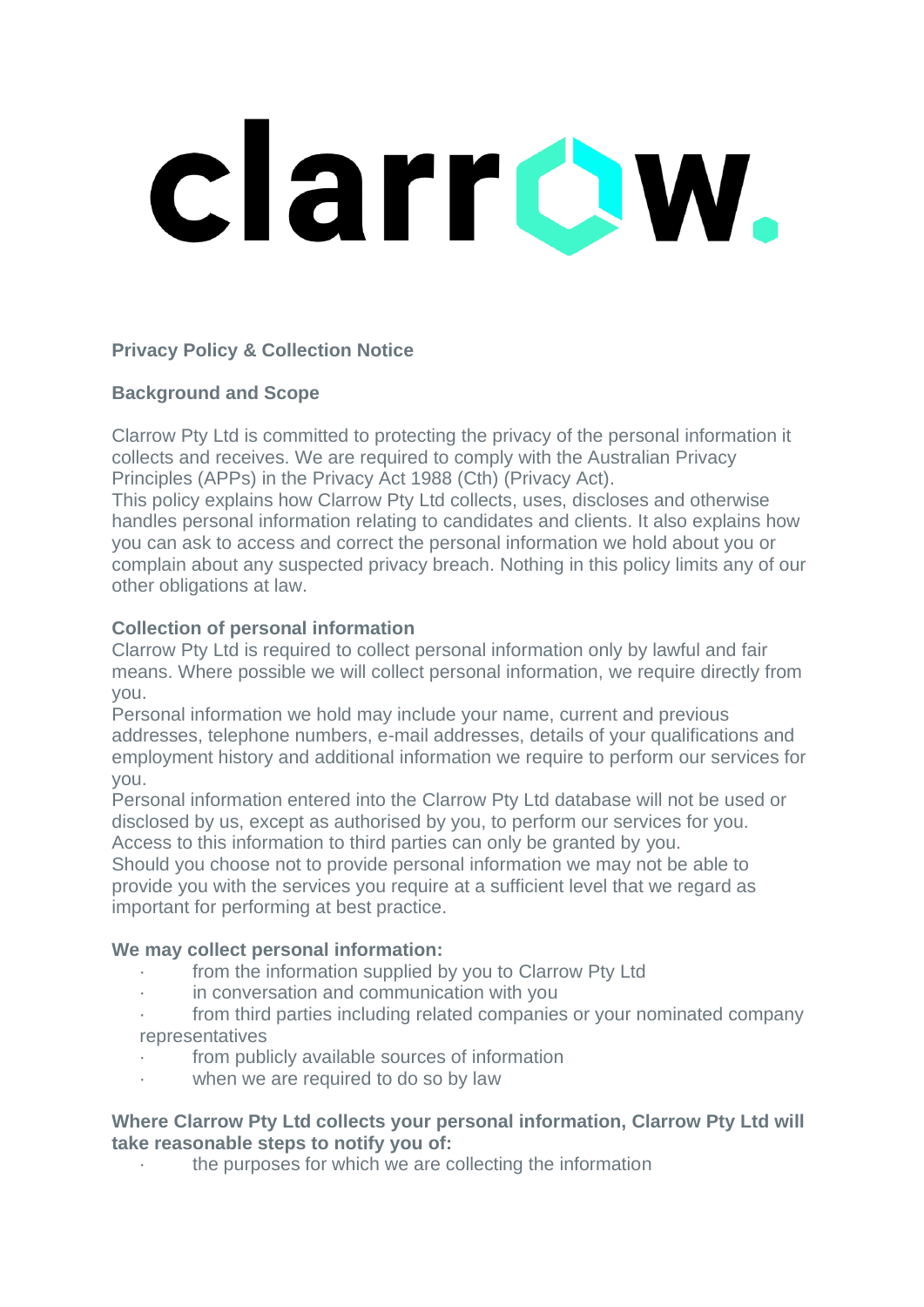- · the third parties to whom we may disclose the information of that kind
- whether any of those third parties are located overseas and, if practicable to specify, the countries in which they are located
- how to access and correct personal information and make privacy complaints or undertake a data breach notification

## **Clarrow Pty Ltd will only collect sensitive information where it is reasonably necessary for our core functions or activities.**

# **Cookies through the Clarrow Pty Ltd website**

Most internet browsers are set to accept cookies. If you prefer not to receive them, you can adjust your internet browser to reject cookies, or to notify you when they are being used. Rejecting cookies can, however, limit the functionality of our website.

### **In providing our services, or collecting and using your personal information, your personal information may be disclosed to third party organisations including:**

- · Clarrow service providers (training, business standards, IT support)
- event organisers
- · our legal, accounting, financial or other professional advisors
- regulatory, government and other authorities as required by law

## **Opting out**

By providing us with your contact details, your consent to receive communications and direct marketing will remain current until you advise us otherwise. However, you can opt out at any time through the following channels:

- · by Email hello@clarrow.com.au
- · by telephone +61 2 9839 3052
- use the unsubscribe facility that we include in our electronic messages such as emails and newsletters

# **Unsolicited information**

Unsolicited personal information is personal information we receive that we have taken no active steps to collect. If the information we receive is not required for Clarrow Pty Ltd to perform one or more of our services or activities, Clarrow Pty Ltd will destroy or de-identify the information as soon as practicable.

### **Quality of personal information**

Clarrow Pty Ltd takes reasonable steps to make sure that the personal information we collect, use or disclose is accurate, complete and up-to-date. However, the accuracy of that information depends to a large extent on the information you provide.

# **We recommend that you:**

- let us know if there are any errors in your personal information
- · keep us up-to-date with changes to your information

# **Security of personal information**

We take reasonable steps to protect your personal information we hold from misuse, loss, unauthorised access, modification or disclosure.